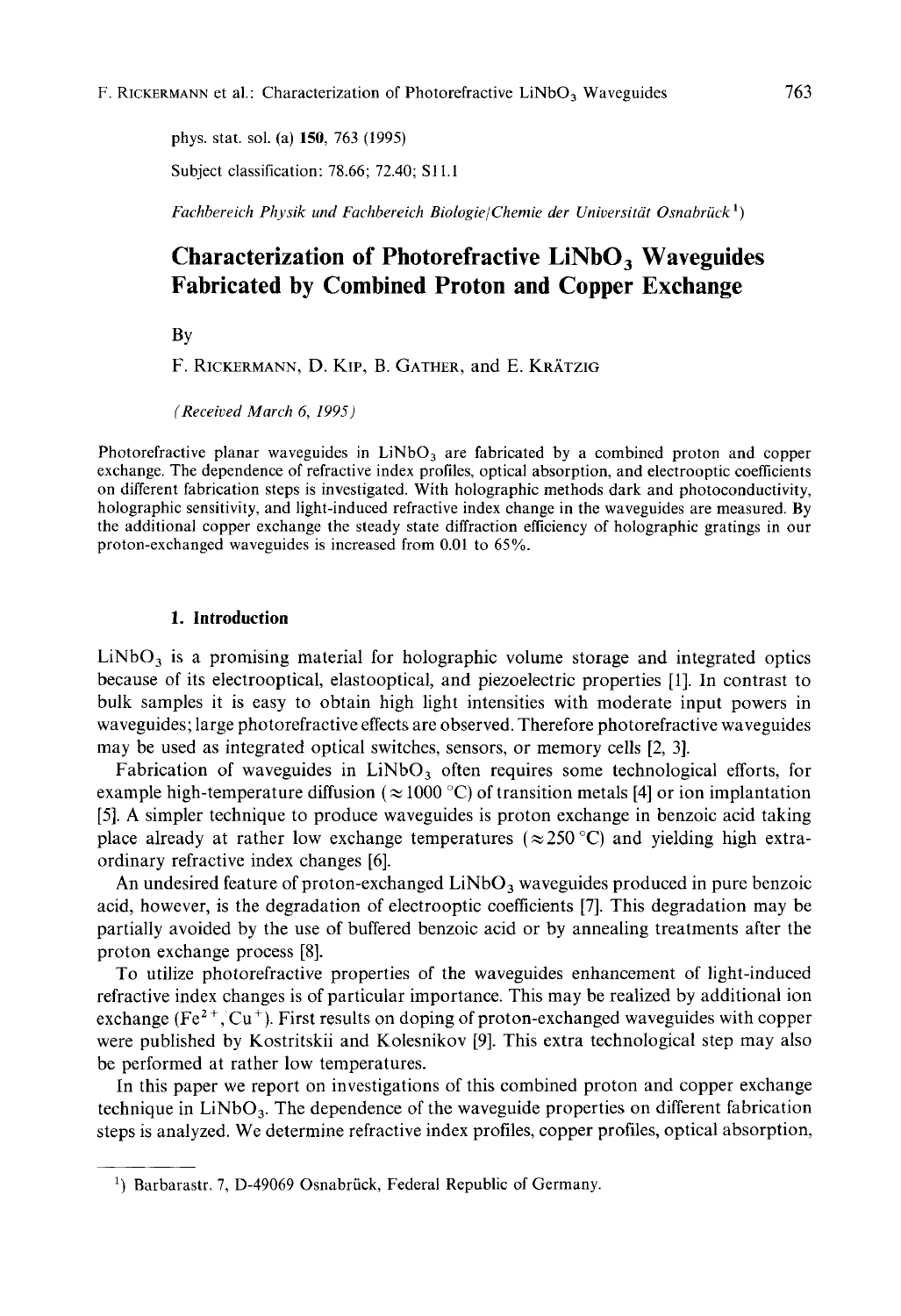and electrooptic coefficients. Finally, the waveguides are used to record holographic gratings. Dark and photoconductivity, holographic sensitivity, and light-induced refractive index change in the waveguides are investigated.

#### **2. Experimental Methods**

For the preparation of the waveguides we use polished x- and z-cut LiNbO<sub>3</sub> substrates of congruently melting composition. The preparation is divided into four steps. At first proton-exchanged  $\text{LiNbO}_3$  waveguides are formed by immersing the substrates into molten benzoic acid ( $C_6H_5COOH$ ) at a fixed temperature of 250 °C. To prevent surface damage,  $C_6H_5COOLi$  (1 mol%) is added to the benzoic acid for lithium buffering. The exchange time ranges from 1 to 8 h for different samples. In a second step we dope the protonexchanged waveguides with copper by immersing them into molten benzoic acid mixed with 1 to 11 mol% Cu<sub>2</sub>O at a temperature of 250 °C for 10 to 60 min. Then the waveguides are oxidized in LiNO<sub>3</sub> at a temperature of 250 °C varying the oxidation time from 10 to 60 min. Finally we anneal the waveguides at a temperature of 400 °C for 10 min to 6 h. The fabrication parameters for the different samples are summarized in Table 1.

The effective refractive indices  $n_{\text{eff}}$  of TE and TM modes are measured with the help of the prism coupling method (dark line spectroscopy) [10]. The coupling angles  $\varphi_{\text{eff}}$  are detected and converted into effective refractive indices,

$$
n_{\rm eff} = n_{\rm p} \left( \alpha + \arcsin \left( \frac{n_{\rm air}}{n_{\rm p}} \sin \varphi_{\rm eff} \right) \right),
$$

where  $n_p$  is the refractive index of the used rutile prism,  $n_{air}$  the refractive index of air, and  $\alpha$  the relevant prism angle. From the effective refractive indices the profiles of ordinary and extraordinary refractive index are reconstructed by the use of an inverse WKB method [11].

The copper concentration profile is measured with an electron microprobe (acceleration voltage 25 keV, beam width  $0.2 \mu m$ , step width  $0.3 \mu m$ ). We polish one face of the substrate

| waveguide                              |                  | fabrication                         |                                 |                                                                                           |
|----------------------------------------|------------------|-------------------------------------|---------------------------------|-------------------------------------------------------------------------------------------|
| notation                               | cut              | time [min]                          | temp. $\lceil \degree C \rceil$ | process                                                                                   |
| H1                                     | x                | 120                                 | 250                             | BA                                                                                        |
| H <sub>2</sub>                         | $\overline{z}$   | 30<br>340                           | 250<br>400                      | BA<br>air                                                                                 |
| $HCu1$ to 5<br>$HCu1$ to $3$<br>HCu4.5 | $\boldsymbol{x}$ | 120<br>10<br>30, 60                 | 250<br>250<br>250               | BA<br>$BA + 3$ , 7, 11 mol% Cu <sub>2</sub> O<br>$BA + 3$ mol% $Cu2O$                     |
| HCu <sub>6</sub>                       | z                | 480<br>30<br>20<br>190<br>$13 + 10$ | 250<br>250<br>250<br>400<br>250 | $BA + 1$ mol% LB<br>$BA + 1$ mol% $Cu2O$<br>LiNO <sub>3</sub><br>air<br>LiNO <sub>3</sub> |

Table 1

Waveguide notation, cut direction, and fabrication parameters for all investigated samples

BA denotes benzoic acid and LB lithiumbenzoat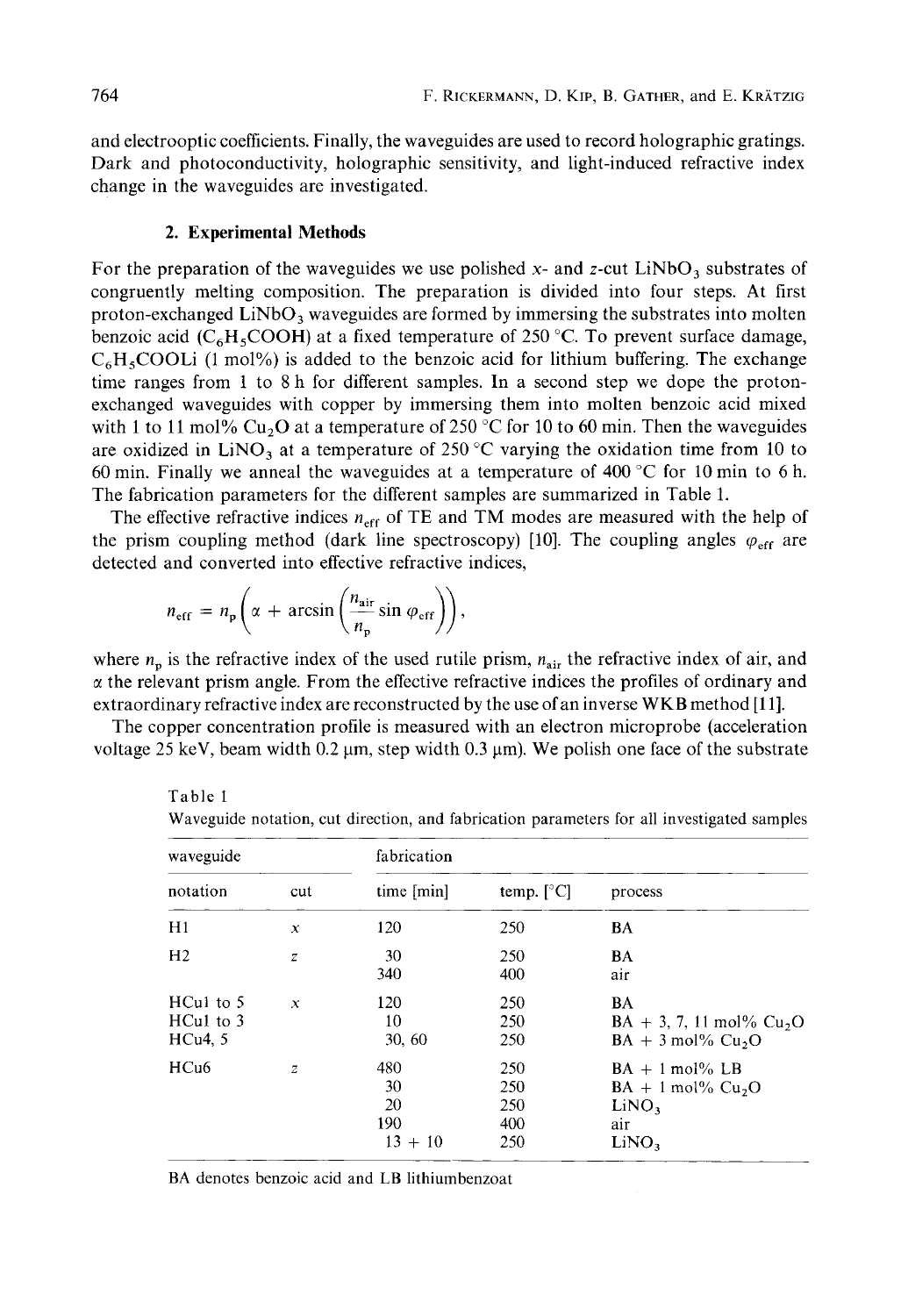perpendicular to the waveguiding layer. The electron beam scans this polished face starting from the top of the waveguiding layer. To get absolute values of the copper concentration at the surface of the waveguides, X-ray photoelectron spectroscopy **(XPS)** is employed.

The electrooptic coefficient of the waveguides is determined by the method of attenuated total reflection [12]. For the measurement two gold electrodes (electrode width 1.5 mm. electrode distance 2 mm) are vacuum-deposited on the surface of the waveguiding layer. By applying an alternating voltage of  $\pm 1000$  V between the two electrodes the refractive index of the waveguide is modulated via the electrooptic effect. Thus the angle  $\varphi_{\text{eff}}$  of the reflectivity minima of the dark line spectrum is modulated. This leads to a modulation *AR*  of reflected intensity in the dark line spectrum for constant angle  $\varphi_{\text{eff}}$  which is detected by a lock-in amplifier and can be related to the electrooptical coefficient,<br>  $r_{333} = \frac{2}{n_{\text{eff}}^3} \frac{\Delta R}{\partial R/\partial \varphi} \frac{1}{\partial \varphi_{\text{eff}}/\partial n_3} \frac{1}{\Delta E}$ .

$$
r_{333} = \frac{2}{n_{\text{eff}}^3} \frac{\Delta R}{\partial R/\partial \varphi} \frac{1}{\partial \varphi_{\text{eff}}/\partial n_3} \frac{1}{\Delta E}.
$$

Here  $\Delta E$  is the peak-to-peak electric field amplitude. In this way it is only possible to measure the electrooptic coefficient  $r_{333}$ , because in proton-exchanged x-cut LiNbO<sub>3</sub> waveguides only light polarized parallel to the crystal  $c$ -axis is guided.

To investigate dark and photoconductivity, holographic sensitivity, and light-induced refractive index change, holographic gratings are written and erased in planar z-cut LiNbO, waveguides utilizing an argon-ion laser (wavelength 514.5 nm). For this purpose two beams are coupled into and out of the waveguide using rutile prisms. Depending on the angle the light enters the prism, and different extraordinarily (TM) polarized modes are excited. Because the refractive index profiles of the investigated waveguides have a nearly Gaussian form, we are able to perform measurements in dependence of the depth of excited modes. The depth  $z_M$ of a mode is defined as center of intensity  $|E_{\rm M}|^2$ ,

$$
z_{\mathbf{M}} = \int |E_{\mathbf{M}}(z)|^2 z \, dz / \int |E_{\mathbf{M}}(z)|^2 \, dz.
$$

In the experimental setup (Fig. 1) two modes intersect at an angle of  $2\theta = 4.4^{\circ}$  (grating period 3  $\mu$ m) and the interaction length in the waveguide is  $l = 2.5$  mm (beam diameter 0.4 mm). During build-up of a refractive index grating, the diffraction efficiency is measured as a function of time by blocking one of the beams for a short moment (50 ms) and measuring the ratio of diffracted and total light intensity of the outcoupled beams. When the saturation value of diffraction efficiency is reached, one of the beams is switched off, and the diffracted light intensity indicates the decay of the grating during readout. The relation between diffraction efficiency and refractive index change is given by Kogelnik's formula [13], period 3 µm) and the interaction length in the waveguide is  $l = 2.5$  mm (beam diameter<br>0.4 mm). During build-up of a refractive index grating, the diffraction efficiency is measured<br>0.4 mm). During build-up of a refractiv



graphic gratings in z-cut LiNbO<sub>3</sub> waveguides using extraordinarily polarized light (schematic). The propagation di-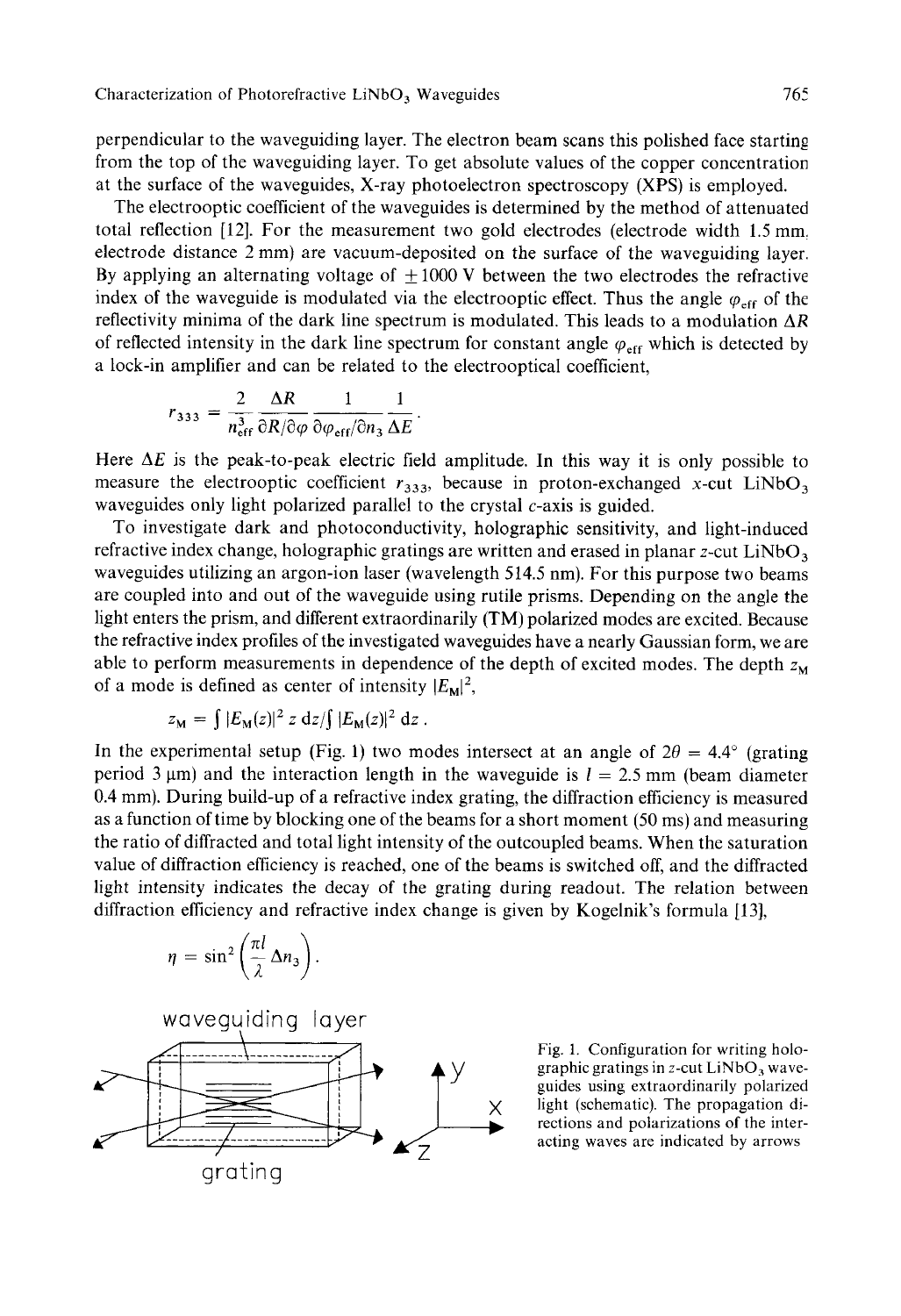Recording and erasure of holographic gratings are well described by exponential relations  $[14, 15]$ ,

> recording: erasure:  $\Delta n_e(t) = \Delta n_e^s e^{-t/\tau}$ ,  $\Delta n_{\rm e}(t) = \Delta n_{\rm e}^{\rm s}(1 - e^{-t/\tau}),$

where  $\Delta n_e^s$  denotes the saturation value of ligh-induced refractive index change and *t* the time of writing and erasure, respectively. From the time constant  $\tau$  of erasure we deduce the conductivity  $\sigma_{33} = \varepsilon_{33}^{st}\varepsilon_0/\tau$  ( $\varepsilon_{33}^{st} = 32$  [1]). The holographic sensitivity is defined by

$$
S = \frac{d(\Delta n)}{d(I_{\text{tot}}t)}\bigg|_{t=0},
$$

where  $I_{\text{tot}}$  is the entire intensity in the waveguide.

# **3. Waveguide Properties and Fabrication Steps**

We analyze the dependence of the waveguide properties on the four fabrication steps: proton exchange, copper doping, oxidation, and annealing. Furthermore, we report on surface damage and stress-induced grating-like structures in the waveguides.

# *3.1 Proton exchange*

After the treatment of an x-cut  $LiNbO<sub>3</sub>$  substrate in pure benzoic acid for 2 h we are able to excite TE modes and weak TM modes. Using mode spectroscopy and an inverse WKB method we reconstruct the profiles of ordinary and extraordinary refractive index of the waveguide H1. Results are shown in Fig. 2. To get a complete ordinary refractive index profile we use as lowest reconstructed ordinary refractive index the substrate value of LiNbO<sub>3</sub> ( $n_0 = 2.33$ ). Both profiles, ordinary and extraordinary, are step-like with a thickness of  $d = (3.2 \pm 0.2)$  µm. The extraordinary refractive index is increased ( $\Delta n_e \approx 0.16$ ), while the ordinary refractive index is decreased ( $\Delta n_0 \approx -0.05$ ). Qualitatively, the ordinary refractive index profile shows a barrier resulting from a  $LiNb<sub>3</sub>O<sub>8</sub>$  phase at the proton diffusion front with a lower refractive index than  $LiNbO<sub>3</sub>$  [16]. The high optical absorption



 $n_e$ Sub Fig. 2. Ordinary and extraordinary re-<br>fractive indices  $n_e$  and  $n_0$  vs. depth z fractive indices  $n_e$  and  $n_0$  vs. depth  $z$ (waveguide H1)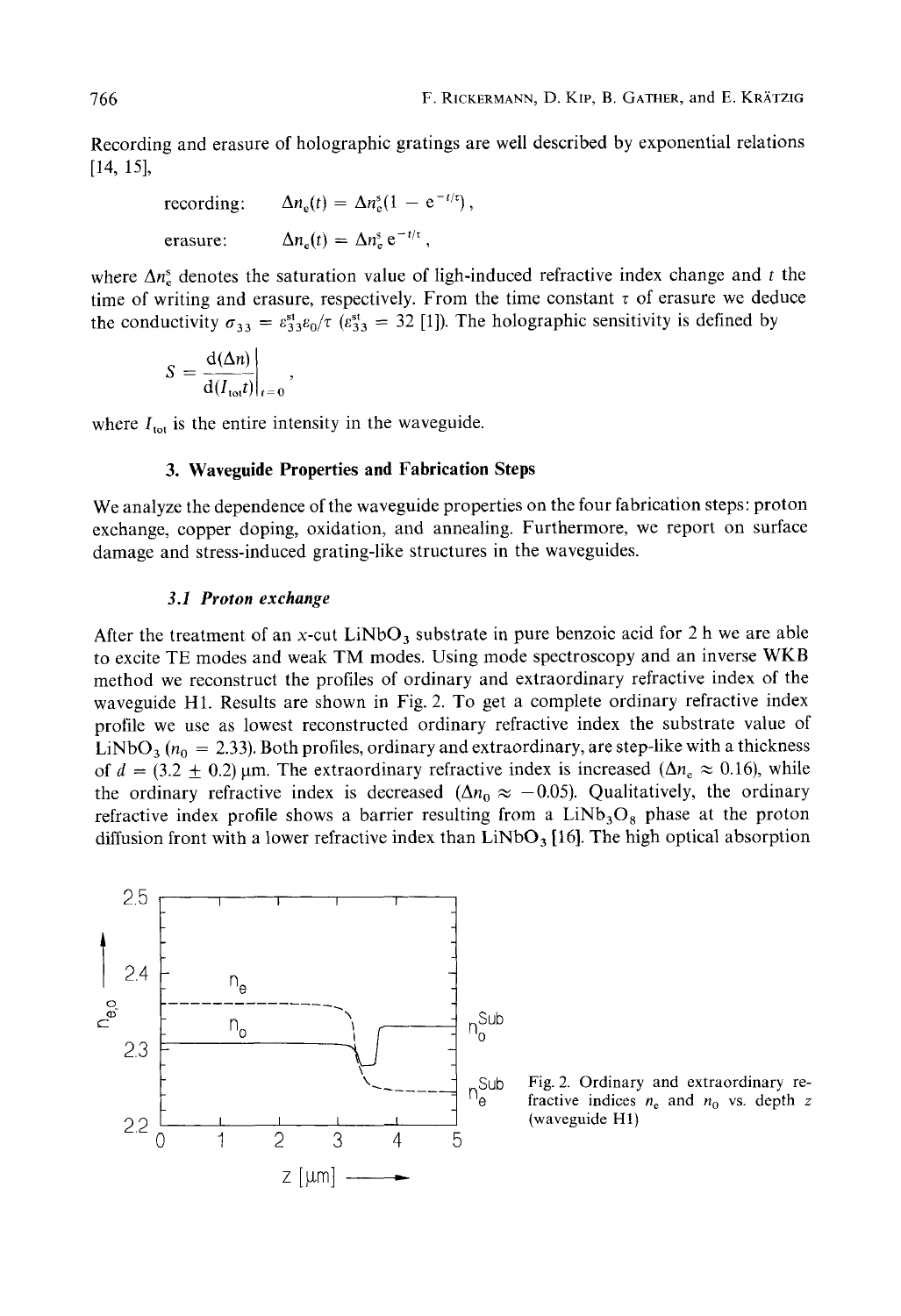$(x > 2$  mm<sup>-1</sup>) measured for the weak TM modes points to substrate modes resulting from the low width and depth of the ordinary refractive index barrier. The absorption coefficient of the TE modes is about  $\alpha = 0.1$  mm<sup>-1</sup>.

# *3.2 Copper doping*

To increase the photorefractive sensitivity, the waveguides are additionally doped with copper. Fig. 3 illustrates the copper concentration  $c_{Cu}$ , measured with an electron microprobe, for the set of waveguides HCul to HCu5. The copper concentration profiles have a nearly Gaussian form. Larger copper concentrations in the benzoic acid melt and longer exchange times lead to higher copper concentration and exchange depth in the waveguide. In comparison to the waveguide thickness of  $d = 2.9 \,\mu m$  the maximum copper exchange depth  $(\approx 1.0 \,\mu\text{m})$  is relatively small. The diffusion constant of Cu in proton-exchanged LiNbO<sub>3</sub> waveguides after a treatment in benzoic acid melt with 3 mol% copper is evaluated as  $D_{Cu} = 0.15 \,\text{\mu m}^2/\text{h}$ . But it should be mentioned that the diffusion constant of Cu mainly depends on the parameters of previous proton exchange. Using X-ray photoelectron spectroscopy, we determine a copper concentration of  $(0.5 + 0.1)$  mol% at the surface of the waveguide HCu2.

# *3.3 Oxidation treatment*

**A** high optical absorption between 380 and 500 nm appears in the waveguide after copper exchange. This is attributed to the appearance of  $Cu<sup>+</sup>$  centers [17]. The absorption constant can be estimated as  $\alpha > 2$  mm<sup>-1</sup>. Because of this relatively high absorption it is not possible to perform holographic measurements in the waveguides before decreasing the  $Cu<sup>+</sup>$ concentration by oxidation of these centers to  $Cu^{2+}$ . In Fig. 4 the optical absorption coefficients  $\alpha$  in the waveguiding layer for different depths are shown as a function of oxidation time. The optical absorption coefficient decreases with increasing waveguide



Fig. 3. Copper concentration (arbitrary units) measured with an electron microprobe as a function of the waveguide depth *z* for the set of waveguides HCul to HCu5. Here the exchange time and the copper concentration in the benzoic acid are varied. The thickness of these waveguides is  $d = 2.9 \text{ µm}$ . *0:* HCul, **10** rnin **BA** + 3 mol% Cu,O; *0:* HCu2, **10** rnin **BA** + 7 mol% Cu,O; a: HCu3, 10 min **BA** + 11 mol% Cu<sub>2</sub>O;  $\bullet$ : HCu4, 30 min **BA** + 3 mol% Cu<sub>2</sub>O; **m**: HCu5, 60 min **BA** + 3 mol% Cu,O (abbreviations see Table **I)**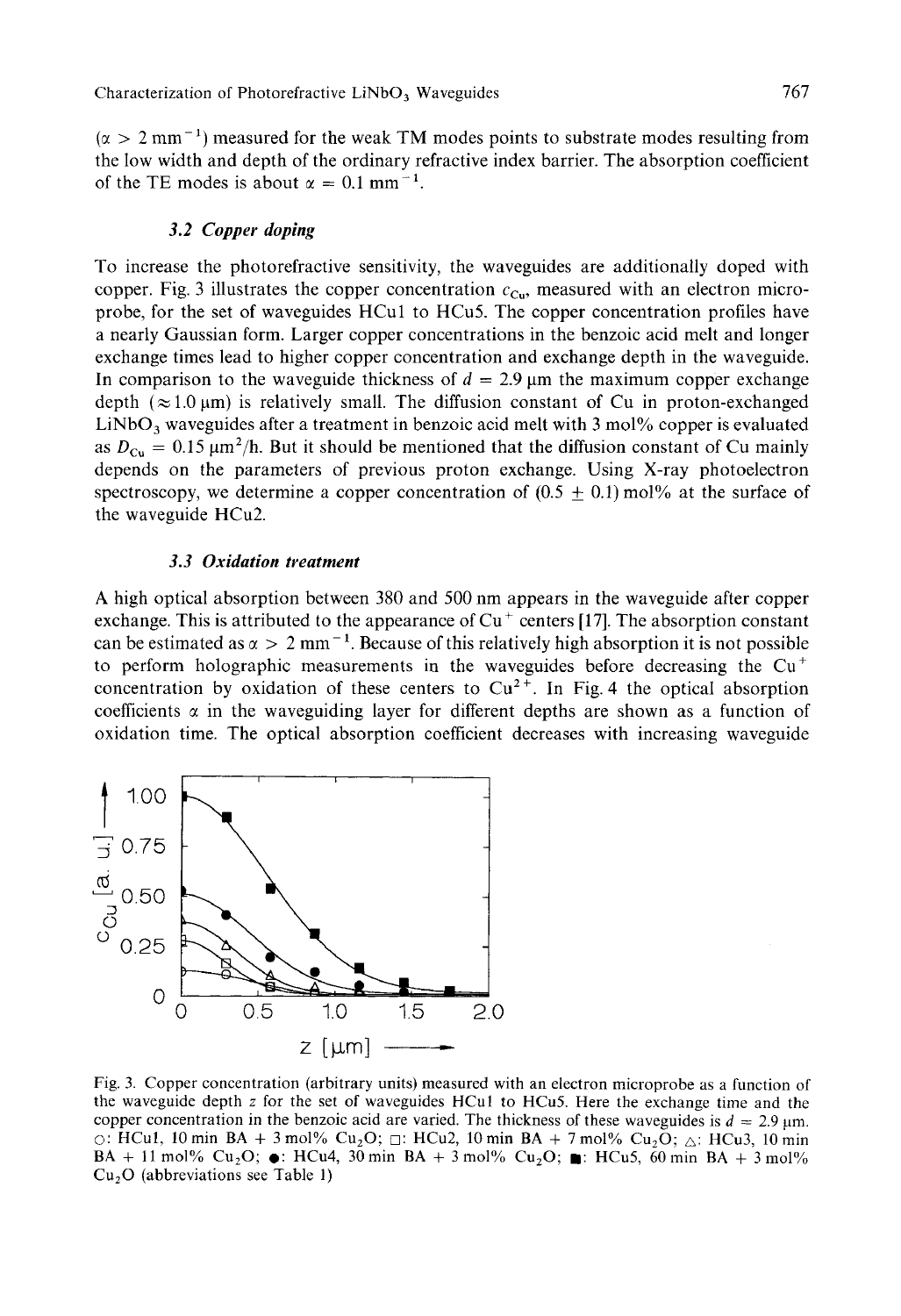

Fig. 4. Optical absorption coefficient  $\alpha$  vs. waveguide depth z for different oxidation times in LiNO<sub>3</sub> at  $T = 250$  °C for the waveguide HCu6

depth. This is caused by a larger copper concentration near the surface of the waveguide. For larger oxidation times  $\alpha$  is reduced for all modes because of the change of the  $c_{Cu}$  +/ $c_{Cu^2}$ + ratio to lower values. In this way it is possible to decrease  $\alpha$  again to about 0.4 mm<sup>-1</sup> for the  $TM_0$  mode.

# *3.4 Annealing*

F. RECEIVANCE, D. Kir. B. GATHER, and E. KRATZIG<br>
<br> **14. All**  $\frac{1}{2}$ <br> **14. All**  $\frac{1}{2}$ <br> **14. All**  $\frac{1}{2}$ <br> **14. All**  $\frac{1}{2}$ <br> **14. All**  $\frac{1}{2}$ <br> **14. All**  $\frac{1}{2}$ <br> **14. All**  $\frac{1}{2}$ <br> **14. All**  $\frac{1}{2}$ <br> It is well known that in proton-exchanged  $LiNbO<sub>3</sub>$  waveguides electrooptic coefficients are reduced [7]. Annealing treatments again enhance the electrooptic coefficients to nearly the  $LiNbO<sub>3</sub>$  values, but these treatments also change the index profile from step-like to Gaussian form [20]. Furthermore, deformations and strains, mode diffraction and optical loss in the waveguiding layer are lowered [18]. With the attenuated total reflection method [12] we determine the electrooptic coefficient  $r_{333}$  for different TE modes in the x-cut protonexchanged waveguide H2 as a function of extraordinary refractive index change (Fig. *5).*  The waveguide is successively annealed (time interval 20 min) and then the coefficient  $r_{3,3}$ is measured. For  $\Delta n_e = 0.03$  to 0.09,  $r_{333}$  is lowered from 30 pmV<sup>-1</sup> to zero. This behavior may be explained by taking into account structural changes of rhombohedral, monoclinic, and cubic phases with various proton concentrations x in the  $Li_{1-x}H_xNbO_3$  system. The waveguiding layer has a cubic structure for a high proton concentration  $(0.77 < x < 1)$ [21]. In this phase no linear electrooptic coefficients exist, confirmed by our experiment. Annealing the waveguide H2 at a temperature of  $400^{\circ}$ C for 320 min, leads to an extraordinary refractive index change  $\Delta n_c < 0.03$ . As shown in Fig. 5, in this range of  $\Delta n_e$ the electrooptic coefficient is approximately  $r_{333} = 30 \text{ pmV}^{-1}$ . This fairly well agrees with the value of  $r_{333}$  for LiNbO<sub>3</sub> [1]. By annealing the waveguide, we change the crystal structure to the rhombohedral phase. Thus the coefficient  $r_{333}$  is increased and reaches again the value of the substrate.

Large electrooptic coefficients are of advantage for holographic measurements. As can be seen from Fig. 5,  $\Delta n_e$  has to be smaller than 0.03 to optimize  $r_{333}$  in the waveguide. In proton- and copper-exchanged x-cut waveguides we obtain the same results.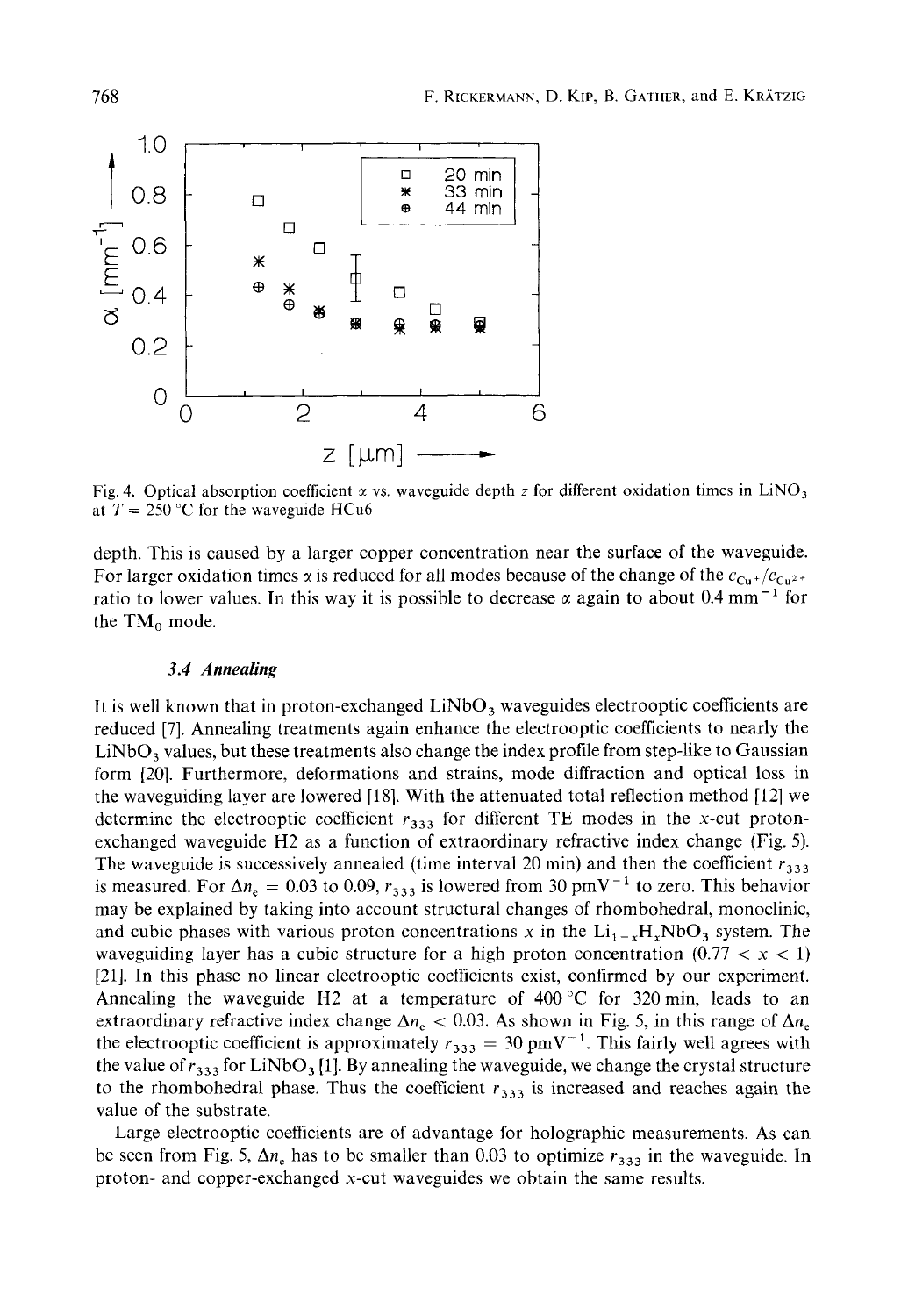

Fig. 5. Electrooptic coefficient  $r_{333}$  vs. extraordinary refractive index change  $\Delta n_e$  for the protonexchanged waveguide H2

# **3.5** *Surface damage*

With the investigation of proton exchange in x-cut and z-cut  $LiNbO<sub>3</sub>$  we observe cracks in the substrate surfaces for long exchange and oxidation times. This surface damage is caused by the change of crystal structure  $(Li_{1-x}H_xNbO_3$  with  $0 < x < 1$ ) in the waveguiding layer. The cracks are the results of the mismatch of lattice constants between a strongly proton-exchanged region near the surface of the waveguide and regions deeper in the waveguide where less exchange has taken place [18]. Samples with cracks cannot be used for further optical investigations because of strong light scattering in the waveguiding layer. In x-cut substrates cracks arise at the surface after treatments in pure benzoic acid for  $t > 190$  min, while in z-cut substrates no cracks are detected after  $t = 46$  h. Copper exchange does not create additional cracks. But even in the case of a low copper concentration in x-cut and z-cut waveguiding layers ( $\lt 50$  min in benzoic acid  $+1$  mol%  $Cu<sub>2</sub>O$ ) surface cracks often appear after oxidation at a temperature of 250 °C for several minutes.

In strongly proton- and copper-doped waveguides the light of an excited mode is diffracted into other modes. Furthermore, the mode spectrum is anomalously side-shifted out of the expected geometrical plane. This effect can be explained assuming the existence of precisely oriented, stress-induced grating-like structures with irregular periods in the waveguides [ 191. The stress-induced structures result from the mismatch of lattice constants described above. In x-cut LiNbO<sub>3</sub> this effect appears after proton exchange, in z-cut substrates only after copper exchange.

Thus we use z-cut  $LiNbO<sub>3</sub>$  for the fabrication of photorefractive waveguides because grating-like structures and substrate damage are less pronounced in comparison to x-cut  $LiNbO<sub>3</sub>$ . However, only a small range of parameters is allowed to fabricate good photorefractive waveguides. The technology is further modified to largely avoid surface damage. Proton- and copper-exchanged waveguides are oxidized at first for a few minutes, then they are annealed, and finally oxidized again. In Table 1 the parameters for fabricating the photorefractive waveguides HC6 are also included.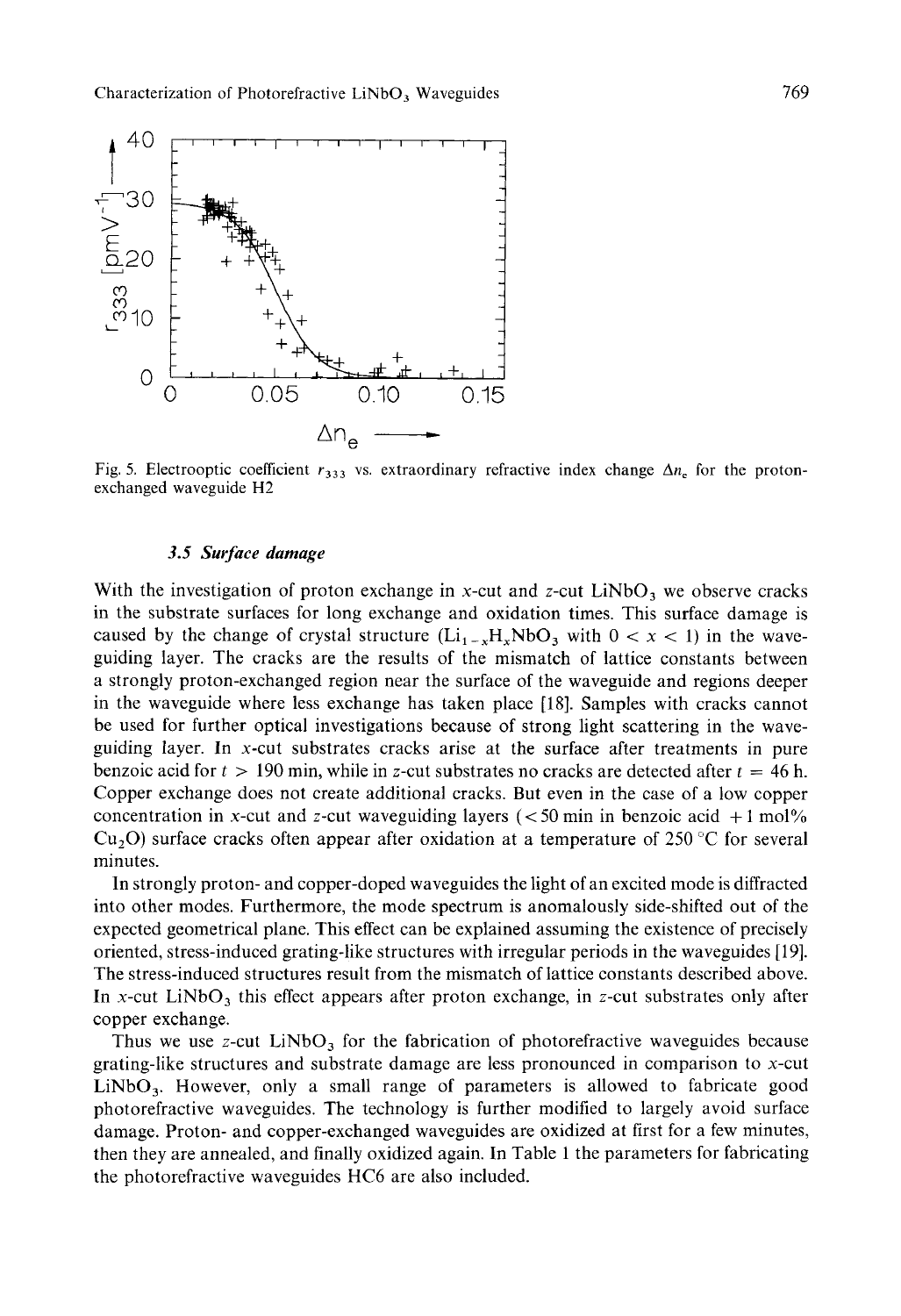

Fig. 6. Specific photoconductivity  $\sigma_{ph}/I$  vs. waveguide depth *z* for different oxidation times in LiNO, at  $T = 250$  °C (waveguide HCu6)

# **4. Holographic Characterization**

We use holographic methods to investigate dark and photoconductivity, holographic sensitivity, and light-induced refractive index change in the waveguide for different oxidation states. Holographic gratings are written in the z-cut  $LiNbO<sub>3</sub>$  waveguides HCu6 with two extraordinarily (TM) polarized modes. To reduce m-line scattering an input power of  $200 \mu W$  for each mode is used. Writing of a holographic grating in copper- and proton-exchanged waveguides leads to a steady state diffraction efficiency of 65% after one minute corresponding to a light-induced refractive index change of  $3 \times 10^{-3}$ . Without additional copper exchange we only obtain 0.01% ( $\Delta n_{\rm e}^{\rm s} \leq 2 \times 10^{-5}$ ).

In the geometry used here, photovoltaic currents in the direction normal to the waveguide surface are excited, while the grating vector in the waveguiding layer is nearly perpendicular to the propagation direction. Decisive for the formation of a grating is the small thickness of the waveguiding layer, which is comparable to the grating period [22].



Fig. 7. Holographic sensitivity *S* vs. waveguide depth *z* for different  $= 250$  °C (waveguide HCu6)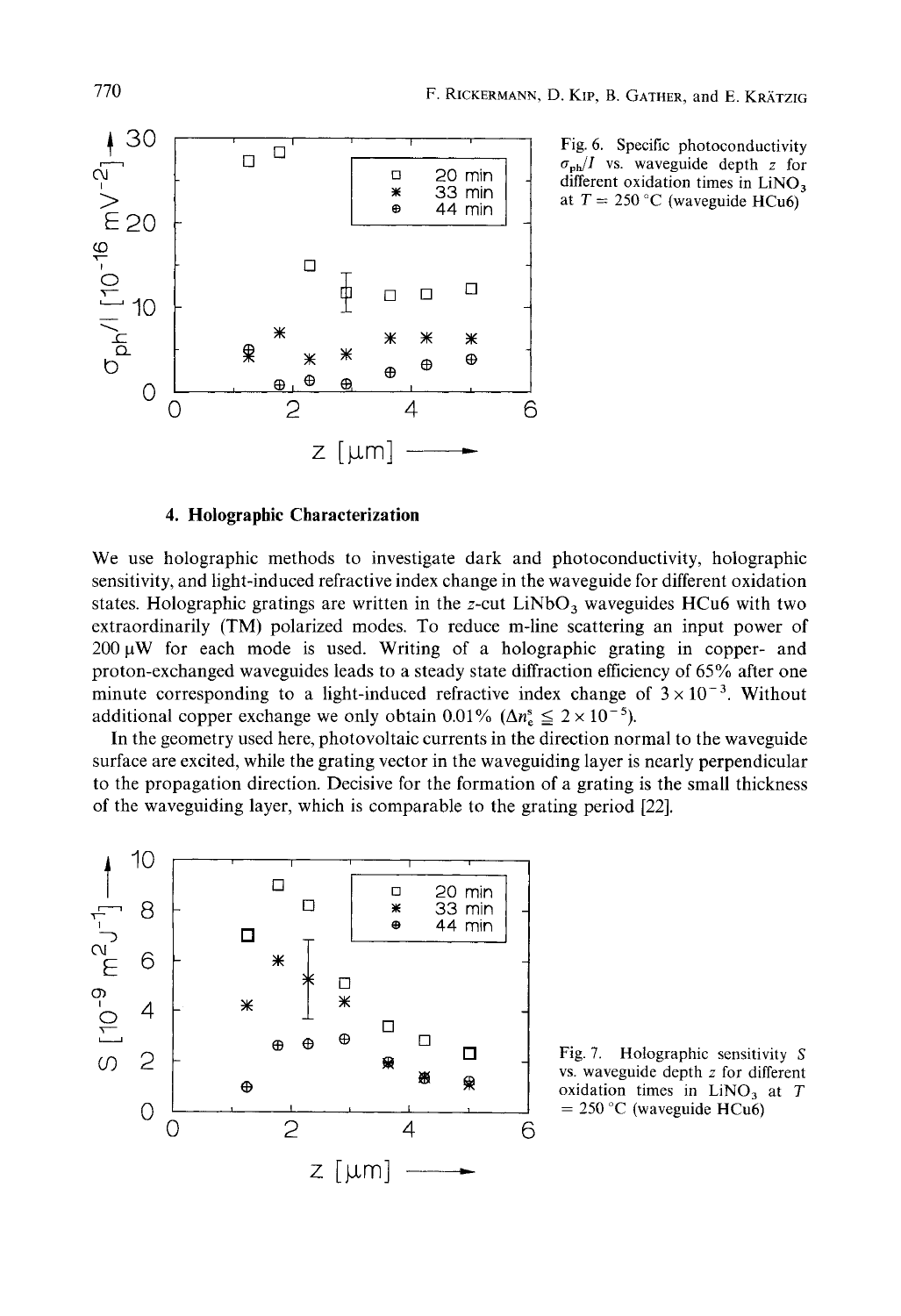

Fig. 8. Saturation value of light-induced refractive index change  $\Delta n_e^s$  vs. waveguide depth *z* for different oxidization times in LiNO<sub>3</sub> at  $T = 250$  °C (waveguide HCu6)

For the TM<sub>0</sub> mode we measure a dark conductivity  $\sigma_d$  of  $5 \times 10^{-12} \Omega^{-1}$  m<sup>-1</sup>. The holographic gratings are erased in the dark within a few minutes. In comparison to the substrate value the dark conductivity in proton-exchanged waveguides is increased by about three orders of magnitude.

**As** can be seen in Fig. 6 and 7 the specific photoconductivity and the holographic sensitivity decrease, if the  $c_{Cu^{+}}/c_{Cu^{2+}}$  ratio is diminished by oxidation. These results agree with the relations  $\sigma_{ph}/I \sim c_{Cu^+}/c_{Cu^2+}$  and  $S \sim c_{Cu^+}$  derived for LiNbO<sub>3</sub>: Cu crystals [23]. The model is supported which assumes  $Cu^+$  ions to act as filled and  $Cu^{2+}$  ions as empty traps [17]. The values of specific photoconductivity range from (1 to 30)  $\times$  10<sup>-16</sup> mV<sup>-2</sup>. For the used intensities the photoconductivity is one order of magnitude larger than the dark conductivity. The holographic sensitivity ranges from  $(1 \text{ to } 9) \times 10^{-9} \text{ m}^2 \text{ J}^{-1}$ . For the saturation value of light-induced refractive index change we cannot observe a dependence on the oxidation state of the waveguide. This may be caused by a considerable scattering of the measured values which range from  $0.8 \times 10^{-3}$  to  $3 \times 10^{-3}$  (Fig. 8).

We also observe a decrease of dark conductivity, specific photoconductivity, holographic sensitivity, and saturation value of light-induced refractive index change with increasing waveguide depth. This may be explained with a decreasing overlap of the intensity distribution of higher modes with the depth profile of copper. In addition, the low values of these parameters for the  $TM_0$  mode may result from strong m-line scattering for this mode.

#### **5. Conclusions**

By an additional copper exchange the photorefractive properties of proton-exchanged LiNbO, waveguides are considerably improved. We succeeded in increasing the holographic steady state diffraction efficiency to *65%,* corresponding to an increase of light-induced refractive index change  $\Delta n_{\rm e}^{\rm s}$  to  $3 \times 10^{-3}$ . Four fabrication steps are necessary: proton exchange, copper doping, oxidation, and annealing. Best results are obtained with z-cut substrates. The processes may be performed at moderate temperatures  $(\approx 250 \degree C)$ . Annealing treatments at temperatures of 400 $^{\circ}$ C are necessary in any case to get sufficiently large electrooptic coefficients in the waveguides. Optical absorption may be controlled by